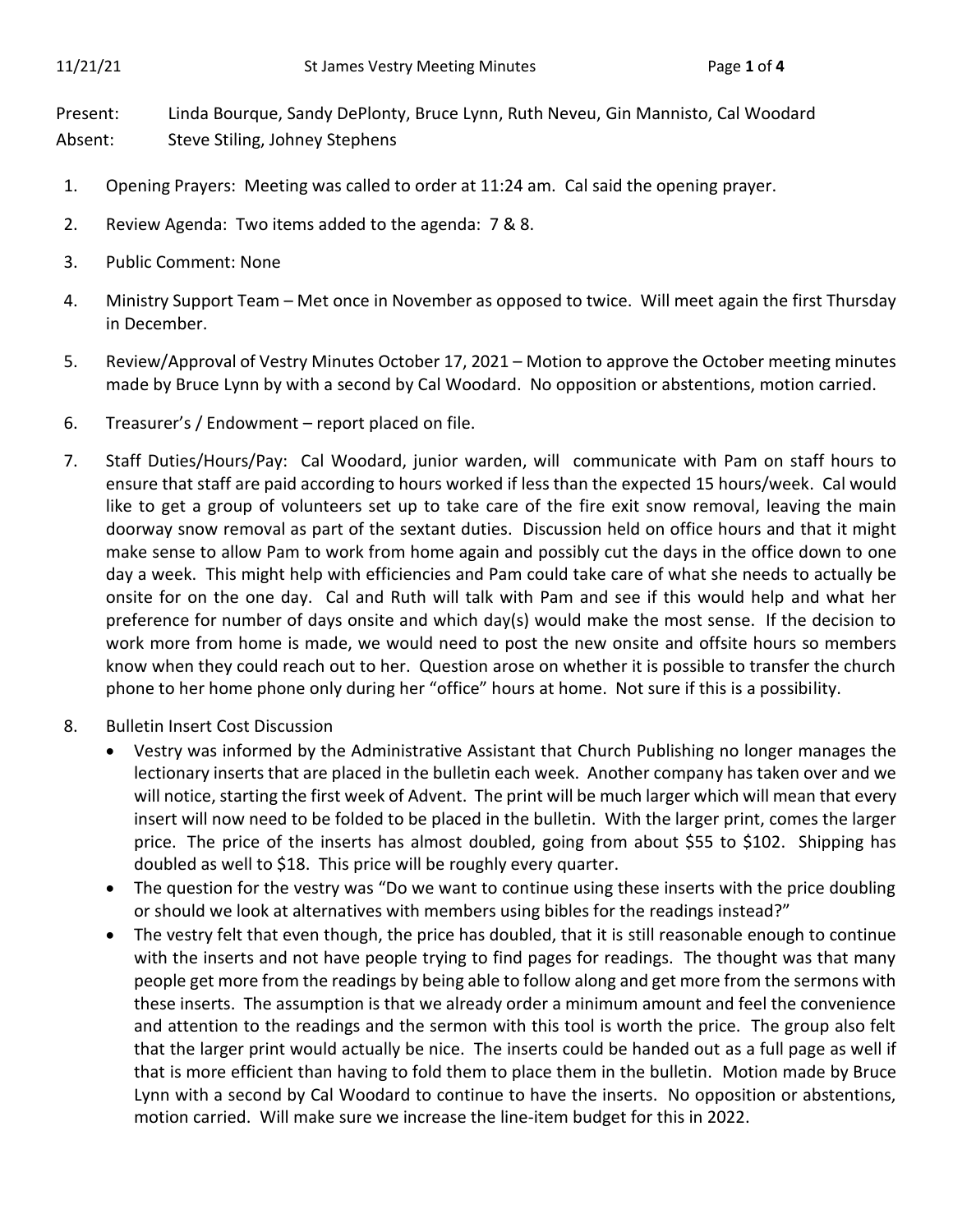- 9. Committee Reports
	- a. Christian Education Funds to feed the children who depend on the food from the schools was the decision for the pop can money. Susan spoke last week for the other outreach item telling the congregation that if they wish to, we will be collecting unwrapped toys that Susan will bring to the Salvation Army for distribution to needy families.
	- b. ECW Report None
	- c. Outreach Included with Christian Ed above
- 10. Senior Warden's Report
	- Discussion held regarding what time we would like to have the Christmas Eve service this year. The recommendation was to have carols at 6:30 and service at 7:00. Bob has Karly McLean lined up for singing.
	- A member of the church asked the group if the number of vestry members should be reduced. Discussion held regarding how other church's handle vestry duties and decisions and if we should change the whole model, the number of vestry members or anything else. After much discussion, the group felt that we would like to keep the status quo for now. Anyone is always welcome to attend the meetings and present their comments. Overall, the group feels that we have thoughtful conversations, the ability to listen and make decisions. With this decision, we do need to recruit two members for the vestry, beginning in 2022 as Linda Bourque and Ruth Neveu will be completing their terms of service.
	- Ruth Neveu also had a request for the vestry to review the policy and personnel manual and update it, as necessary. Discussion ensued as to the need for an update. Could it be pared down? Do we still need it and if so, should it still be in the same format or something else?
	- Ruth Neveu does plan to continue on after her vestry term is complete as the clerk of the vestry with Sandy DePlonty as a fill in if Ruth has to be absent for any reason. The group thanked Ruth for volunteering to fill the clerk of the vestry position.
- 11. Junior Warden's Report:
	- Part of this report was conducted in the staff duty discussion in the prior agenda item.
	- Bob Aldrich met with Cal Woodard this past Friday to talk about getting the church ready for Christmas. The request was to have two trees in high altar, two wreaths in high altar (artificial), lighted garland on rail, placement of nativity scene in right front pew, decorated pews where we sit, window candles, four bows up front, Christmas tree for children for Salvation Army gifts, flowers and poinsettia placement may be minimal. Cal Woodard has contacted Seldon Collins to get her input on the poinsettias. Cal Woodard has plans to set up the trees at the high altar and to set up anything that may only take one person to avoid a group of people congregating together. He will then make a list and make assignments to those who respond to the workbee.
	- Some of the help needed will be decorating Christmas trees, design, fabricate and place pew bows, garland for windows on candles if we choose to do that. Purchase wreaths, poinsettias, how many and how much. Workbee is currently scheduled for 12/5/21 after the 10am service. How in-depth do we want to go with the bows? Would be great if we had a list of what still needs to be done so we can recruit volunteers. Discussion on this was held at the MST as well. Gin stated that Hillary Galey is willing to help with poinsettias. Concern is that we do not want a bunch of people together working due to the Covid numbers still in our county and our state. Discussion was that it might be nice to just do this gradually and have it fully developed by Christmas Eve. Cal Woodard and Ruth Neveu are going to meet and just do the majority of this to avoid the big crowd. The group felt that we could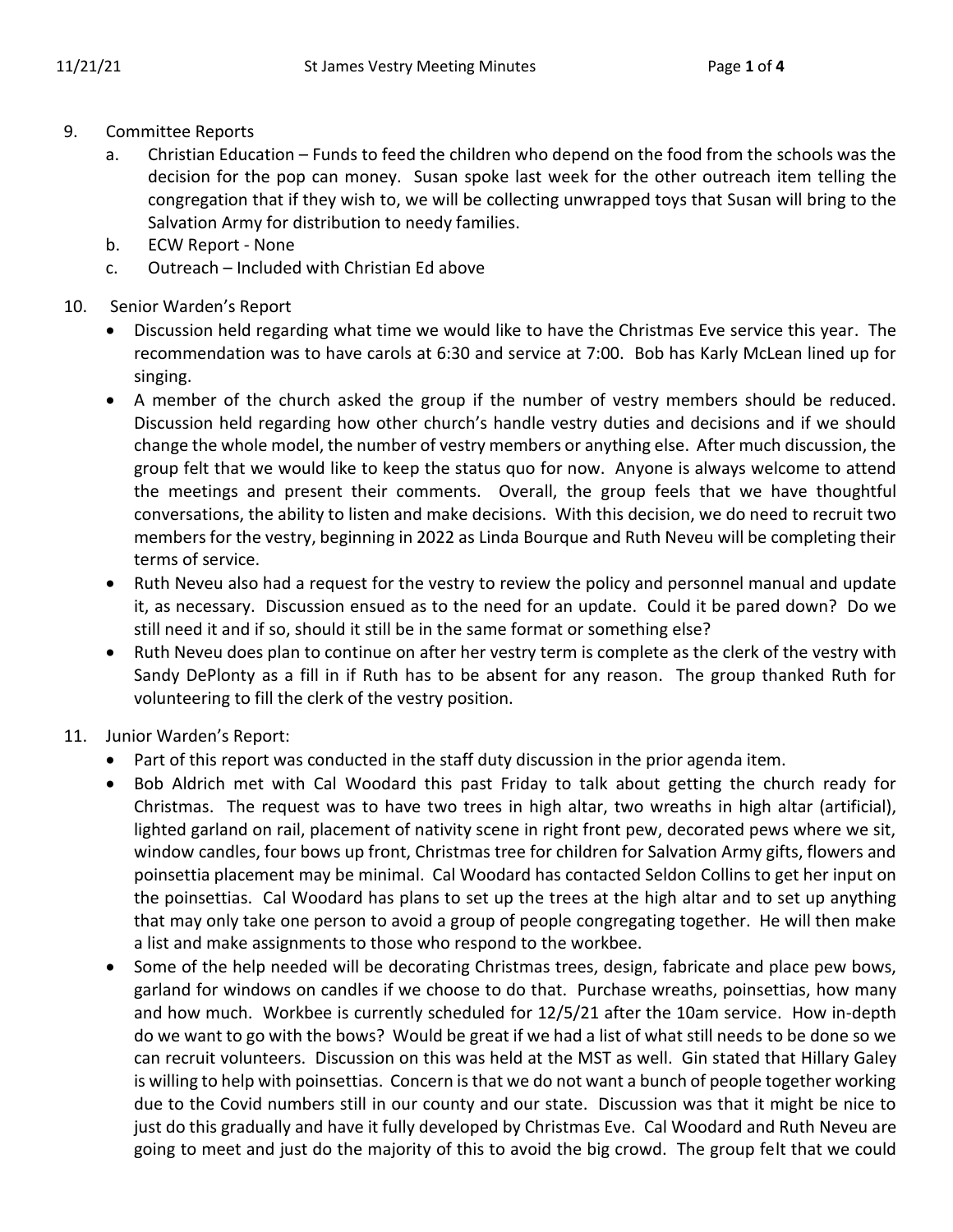just allow Cal to use his judgement and Ruth said she would help.

- Need to approve a dollar amount for wreaths, kind and how many. Discussion held that it would probably be best to purchase a LIVE wreath for the outside and artificial for the inside. Motion made by Linda Bourque with a second by Bruce Lynn to budget \$300 for Cal to make the wreath purchases for Christmas. No opposition or abstentions, motion carried.
- Cal is also looking into putting something under the candelabras to catch the wax.
- Problem with LIVE Poinsettias is that someone needs to water them, so we want the timing to be right for getting them if we want to go that route. Buying them the day we have the workbee might be good or maybe we could buy them now and keep in entryway. There is a thermostat in the entryway that could be set at 40 to allow us to buy them early while they are still available. Gin felt that it might be nice to have Advent decorations be a little more minimalistic and show the full decorations for the Christmas season (Christmas Eve and the next two Sundays). Discussion may be held at the MST too, just for a little differentiation on Christmas Eve, maybe not light any of the lights until Christmas Eve???
- Some of the necessary masonry work has been completed Cub McCord and he has been paid \$2,000 of the \$4,000 budgeted for this project. The rest will be done in the spring for the additional \$2,000 budget. Cub would like to use a pressure washer to spray out the old grout. Linda Bourque said he would need to be cautioned to STOP if it the grout starts for fall out as this could cause a bunch of problems and increase the price substantially. Cub and his partner did fix the front steps. They then went around church to survey the rest of the stonework. Two of the buttresses that had the holes in them have been filled in. He did say that there is potentially a lot of work to do. The other big problems will be addressed with the next \$2,000 and then we will need to decide if we want to continue with additional repairs. Question was asked if it might be possible to put some type of sealant on the church as part of this project. The east side of the church is the area of greatest concern right now. Hugh Anderson recommended this contractor to us, and Cal has been pleased with the work and the service thus far.
- Ryan Avaril replaced the storm windows on west side of the church that had broken glass as a result of the snow and ice. These have been replaced with a really heavy plexiglass window that is able to be removed by a firefighter, in the event of an emergency. Some of the inside windows are painted shut, so we are considering replacing the inside windows too. Thought is that this might be good for ventilation and functionality. Cal will look at this in the spring. Soo Builders can build these windows for us and then the carpenter could put them in.
- Group thanked Cal for how much work he is doing for all of these projects.

## **Old Business**

**1.** Honor/Thank the Killin Family: Discussion held on who we would even send a thank you note to. Though this is not necessarily something we have done in the past the discussion was that if it were one of their family members that left an organization a substantial donation that they would like to know that the organization was grateful and appreciated it. It was decided that a thank you note would be send to the great niece, Terri Parker asking her to share our thankfulness with the rest of the Killan descendants. Sandy DePlonty will write and send this card to Terri. More discussion was held on how to recognize Arthur Killan for this generous donation. The group felt that rather than naming or renaming an item in the church that we would research how much a plaque might cost that would instead show thankfulness for this and any future substantial gifts. Ruth will research the cost for a plaque and then what we want the verbiage to be will need to be decided.